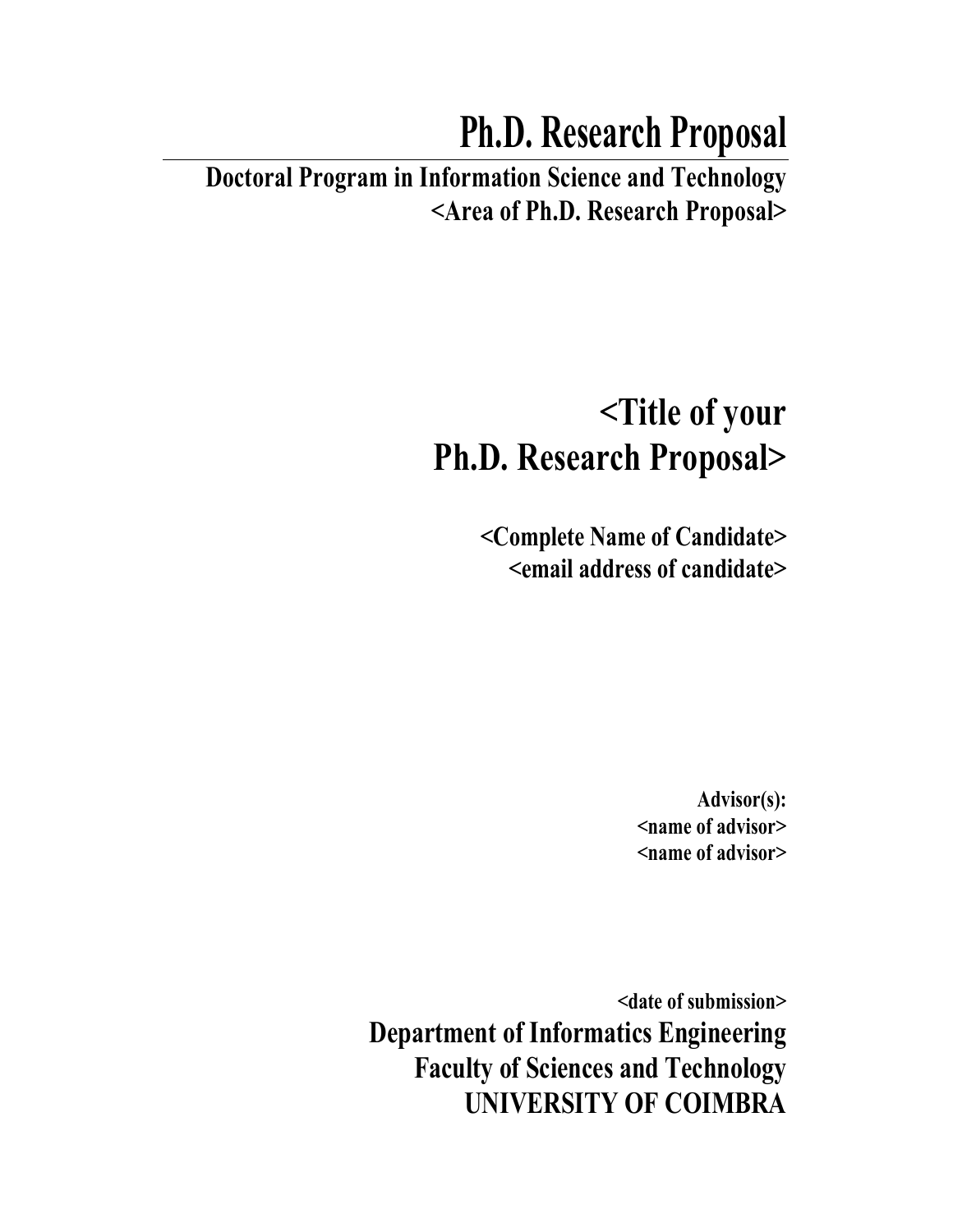### **Abstract**

The abstract is a brief summary of your Ph.D. Research Proposal, and should be no longer than 200 words. It starts by describing in a few words the knowledge domain where your research takes place and the key issues of that domain that offer opportunities for the scientific or technological innovations you intend to explore. Taking those key issues as a background, you then present briefly your research statement, your proposed research approach, the results you expect to achieve, and the anticipated implications of such results on the advancement of the knowledge domain.

To keep your abstract concise and objective, imagine that you were looking for financial support from someone who is very busy. Suppose that you were to meet that person at an official reception and that she would be willing to listen to you for no more than two minutes. What you would say to that person, and the pleasant style you would adopt in those two demanding minutes, is what you should put in your abstract.

The guidelines provided in this template are meant to be used creatively and not, by any means, as a cookbook recipe for the production of research proposals.

# **Keywords**

This section is an alphabetically ordered list of the more appropriate words or expressions (up to twelve) that you would introduce in a search engine to find a research proposal identical to yours. The successive keywords are separated by comas.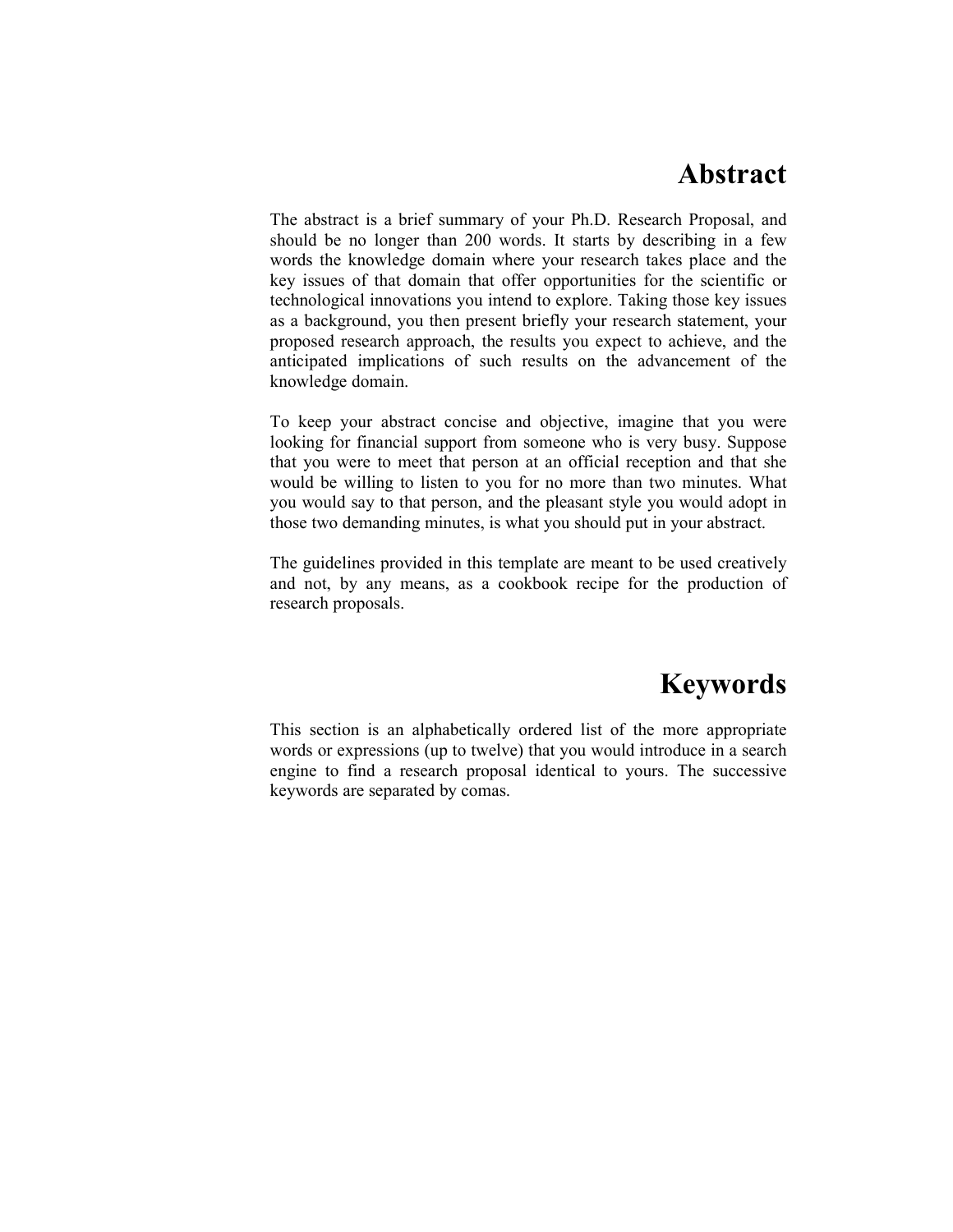# **Table of Contents**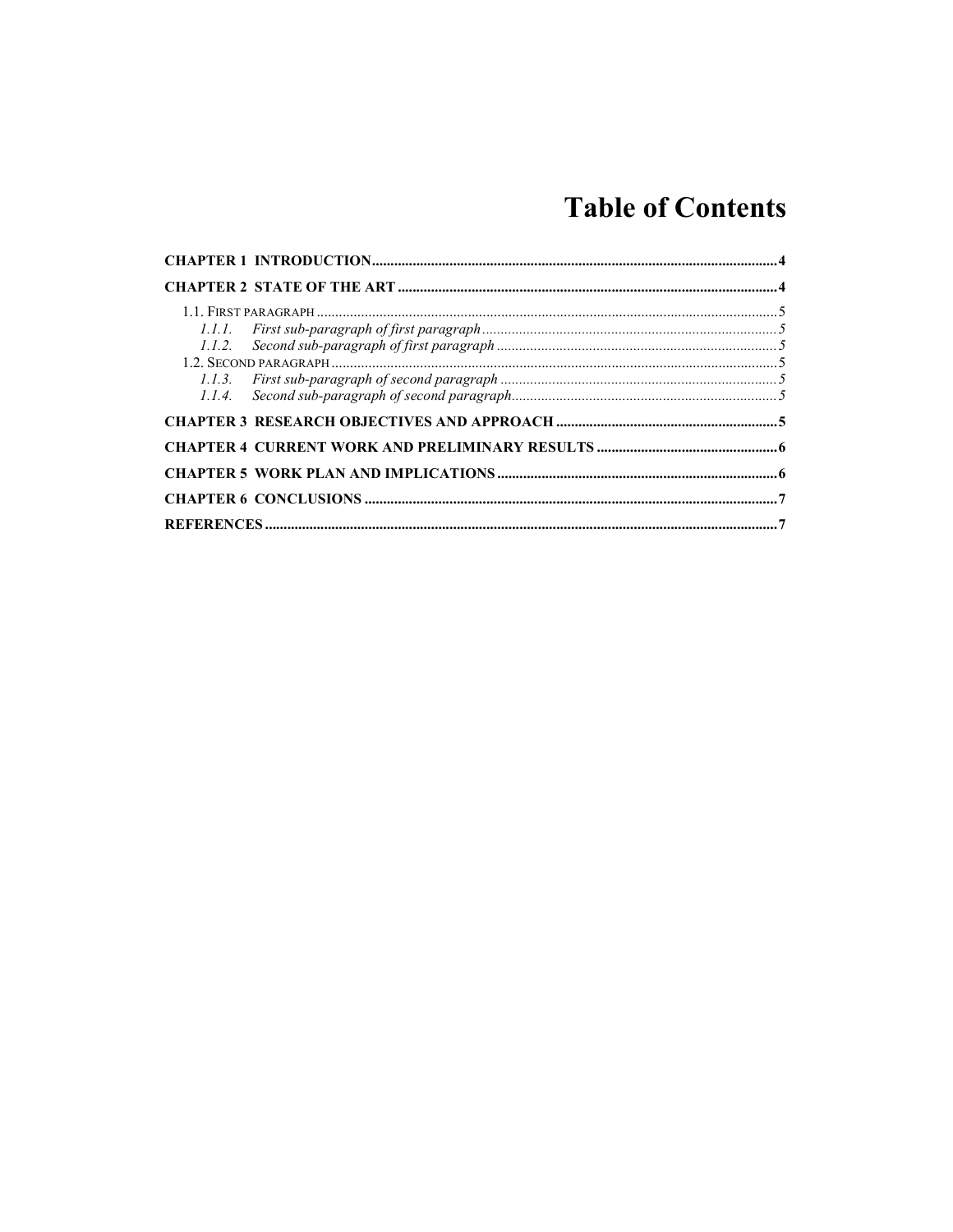# **Chapter 1 Introduction**

The introduction gives an overview of the research project you propose to carry out. It explains the background of the project, focusing briefly on the major issues of its knowledge domain and clarifying why these issues are worthy of attention. It then proceeds with the concise presentation of the research statement, which can take the form of a hypothesis, a research question, a project statement, or a goal statement. The research statement should capture both the essence of the project and its delimiting boundaries, and should be followed by a clarification of the extent to which you expect its outcomes to represent an advance in the knowledge domain you have described.

The introduction should endeavour, from the very beginning, to catch the reader's interest and should be written in a style that can be understood easily by any reader with a general science background. It should cite all relevant references pertaining to the major issues described, and it should close with a brief description of each one of the chapters that follow.

Many authors prefer to postpone writing the Introduction till the rest of the document is finished. This makes a lot of sense, since the act of writing tends to introduces many changes in the plans initially sketched by the writer, so that it is only by the time the whole document is finished that the writer gets a clear view of how to construct an introduction that is, indeed, compelling.

# **Chapter 2 State of the Art**

The *State of the Art*, also known as the *Literature Review* (or *Foundations*), serves a cluster of very important aims. First of all, it demonstrates that you have built a solid knowledge of the field where the research is taking place, that you are familiar with the main issues at stake, and that you have critically identified and evaluated the key literature. On the other hand, it shows that you have created an innovative and coherent view integrating and synthesising the main aspects of the field, so that you can now put into perspective the new direction that you propose to explore. The *State of the Art* must give credit to the authors who laid the groundwork for your research, so that when, in the following chapter, your research objectives are further clarified, the reader is able to recognise beyond doubt that what you are attempting to do has not been done in the past and that your research will likely make a significant contribution to the literature.

The *State of the Art* is usually the more extensive part of a research proposal, so it will expectedly develop over various paragraphs and sub-paragraphs. It should be accompanied by comprehensive references, which you list at the end of the proposal. Ideally, all influential books, book chapters, papers and other texts produced in the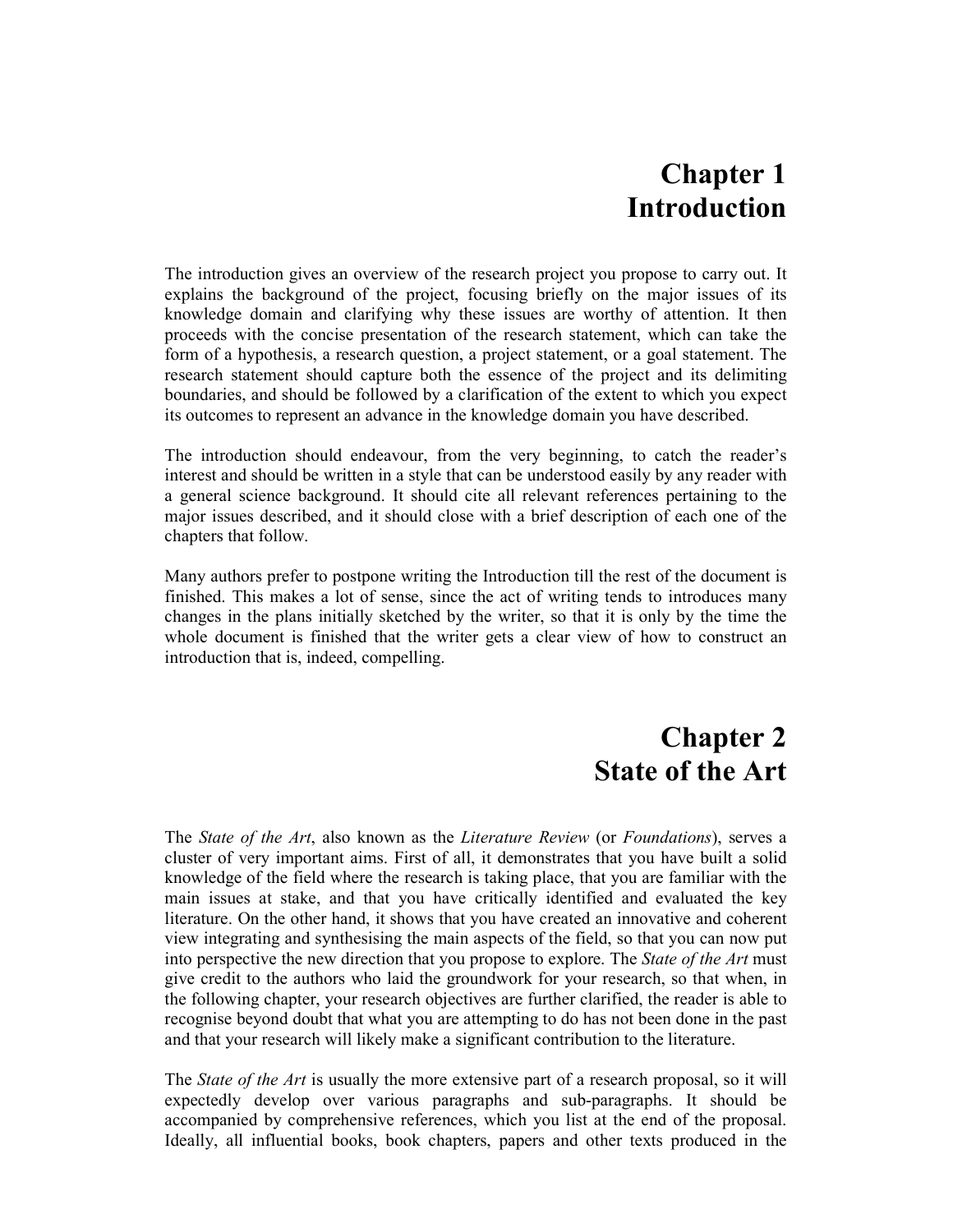knowledge domain you are exploring which are of importance for your work should be mentioned here and listed at the end of the proposal. You should follow very strictly the appropriate referencing conventions and make sure that no document you refer to is missing in the final list of references, nor vice versa. The choice of referencing conventions may depend on the specific field where your research is located. Popular conventions are those established by the Association for Computing Machinery (ACM), the Association for Information Systems (AIS), the Institute of Electrical and Electronics Engineers (IEEE), and the American Psychological Association (APA).

#### **1.1. First paragraph**

#### **1.1.1. First sub-paragraph of first paragraph**

As the *State of the Art* is likely to extend for some pages, it may need to be split into various paragraphs, with appropriate titles, and these paragraphs may need to be broken up further into sub-paragraphs. The paragraphs and sub-paragraphs should comply with the format used here.

#### **1.1.2. Second sub-paragraph of first paragraph**

This is an example of the second sub-paragraph of the first paragraph of the introduction.

#### **1.2. Second paragraph**

#### **1.1.3. First sub-paragraph of second paragraph**

This is an example of the first sub-paragraph of the second paragraph of the introduction.

#### **1.1.4. Second sub-paragraph of second paragraph**

This is an example of the second sub-paragraph of the second paragraph of the introduction.

# **Chapter 3 Research Objectives and Approach**

The chapter *Research Objectives and Approach* clarifies the research objectives of your project, taking as its background your description of the state of the art, and describes the methodological approaches you have in mind to face the key research challenges of your project. The clarification of the research objectives should build solidly on the *State of the Art* and relate your research to the work carried out by others. It should elucidate the measure to which your work develops from their work and the extent to which it diverges from theirs to open up new and yet unexplored avenues. In essence, the chapter *Research Objectives and Approach* explains what you plan to do to tackle your research problem, why you plan to do it that way, and how you are going to do it.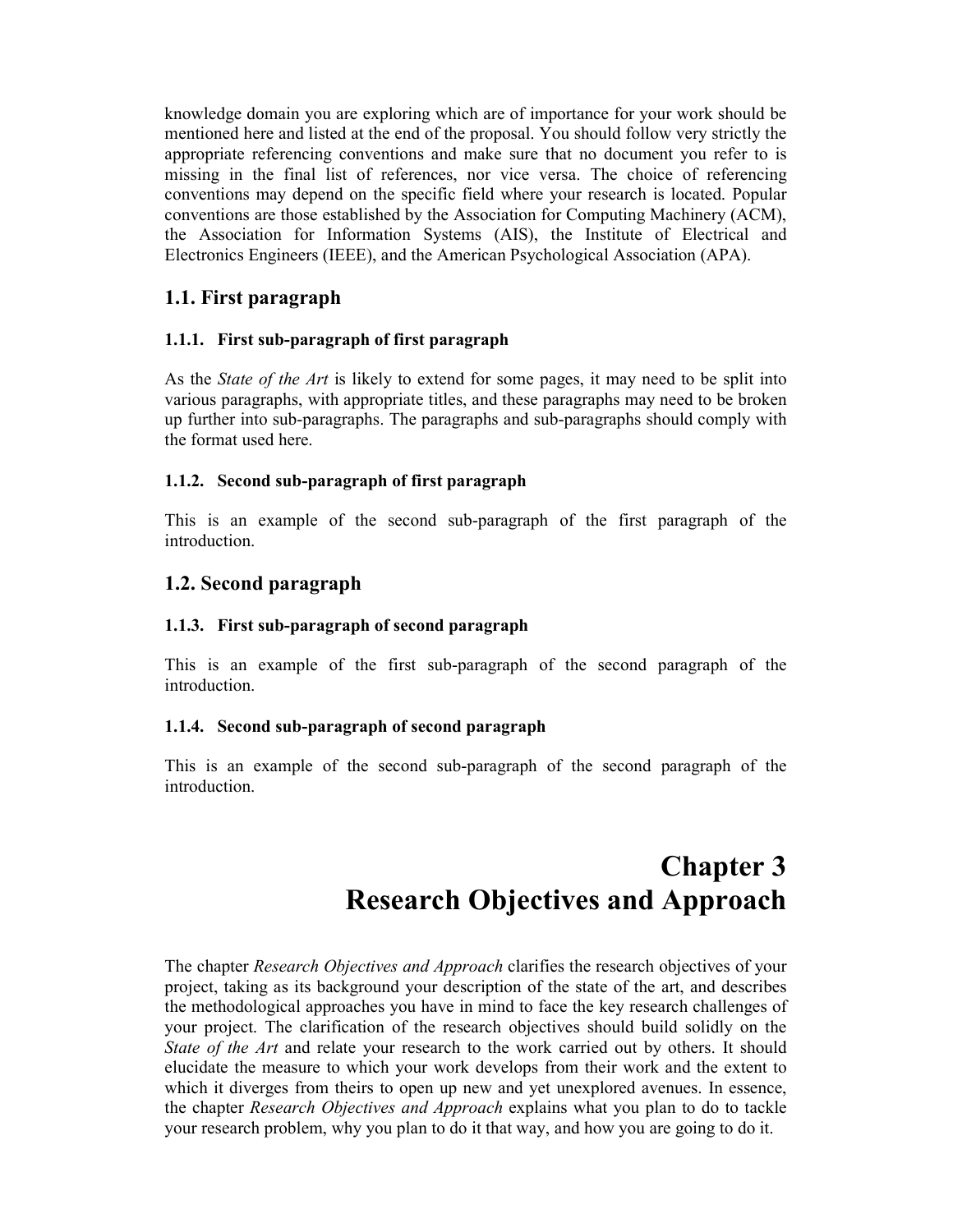The "how to" component of the proposal is called the *Research Methods*, or *Methodology*, component. It should be detailed enough to let the reader decide whether the methods you intend to use are adequate for the research at hand. It should go beyond the mere listing of research tasks, by asserting why you assume that the methods or methodologies you have chosen represent the best available approaches for your project. This means that you should include a discussion of possible alternatives and credible explanations of why your approach is the most valid.

## **Chapter 4 Current Work and Preliminary Results**

This chapter of the research proposal gives a concise outline of the work you have carried out so far and of the progress you have made toward the aims of the project. You should concentrate on the parts that contribute specifically to the goals of the proposal, avoiding detailed descriptions of digressions you may have attempted in the earlier, more exploratory, phases of your work. If you have already obtained preliminary results, this is the chapter where you should provide them, in a structured manner that helps supporting the rest of the proposal.

# **Chapter 5 Work Plan and Implications**

Not all research proposals lend themselves easily to the creation of detailed work plans. In some cases, namely when the work fits the broader plans of a research group that is progressing steadily, it is possible do build a detailed description of what the researcher plans to do (literature to explore in depth, principles or theorems to formulate and prove, experiments to carry out, sub-systems to build, systems integrations to perform, tests to accomplish). In these cases, it is possible, and desirable, to establish specific milestones and timelines and a Gantt diagram. The plan should anticipate the problems likely to be found along the way and describe the approaches to be followed in solving them. It should also anticipate the conferences and journals to which the work in progress is expected to be submitted along the way, and schedule it in a *Goals for Publication* section of the work plan.

In other cases, when the topic to be researched is exploratory and elusive, or when the research approach establishes that each step should build on the, still unanticipated, results of previous steps, it may be impossible to work out a detailed plan. Even in these cases, however, it is advisable to establish a section on *Goals for Publications* that gives a rough schedule of the publications to be produced (submission to the doctoral consortium of a top conference, submission to a national conference, publication in a secondary journal, submission to a reputable international conference, submission to the top conference or top journal in the field). In spite of its contingency, this list may work marvels in keeping the researcher focused, motivated and beneficially under pressure.